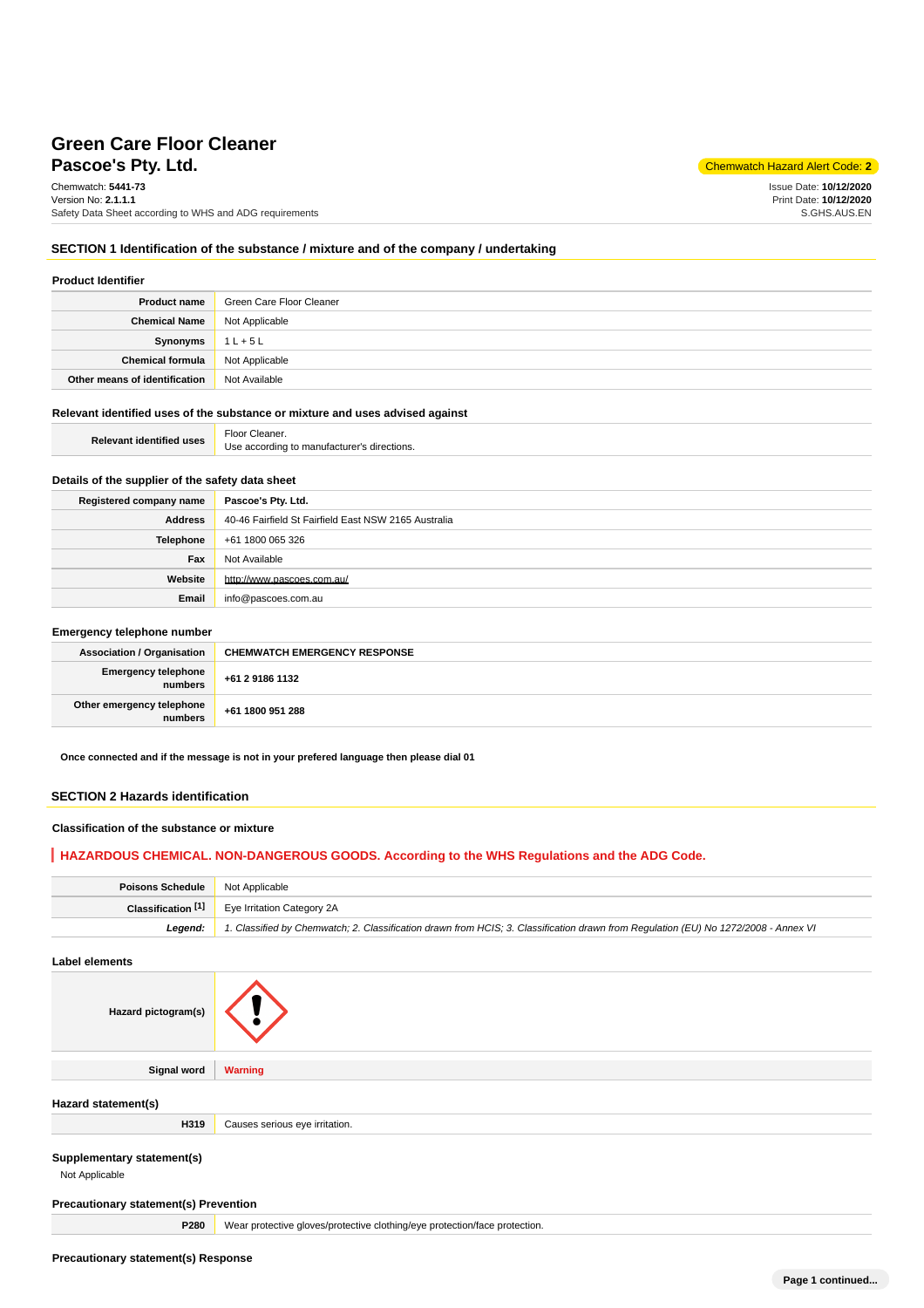**P305+P351+P338** IF IN EYES: Rinse cautiously with water for several minutes. Remove contact lenses, if present and easy to do. Continue rinsing. **P337+P313** If eye irritation persists: Get medical advice/attention.

### **Precautionary statement(s) Storage**

Not Applicable

**Precautionary statement(s) Disposal**

Not Applicable

## **SECTION 3 Composition / information on ingredients**

#### **Substances**

See section below for composition of Mixtures

#### **Mixtures**

| <b>CAS No</b> | %[weight] | Name                                       |
|---------------|-----------|--------------------------------------------|
| Not Available | $5 - 7$   | enzyme blend.                              |
| 68439-46-3    | $1 - 1.5$ | alcohols C9-11 ethoxylated                 |
| 5324-84-5     | $0.5 - 1$ | 1-octanesulfonic acid sodium salt          |
| Not Available | >90       | Ingredients determined not to be hazardous |

## **SECTION 4 First aid measures**

### **Description of first aid measures**

| If this product comes in contact with the eyes:<br>V Wash out immediately with fresh running water.<br>Ensure complete irrigation of the eye by keeping eyelids apart and away from eye and moving the eyelids by occasionally lifting the upper<br>and lower lids.<br>Seek medical attention without delay; if pain persists or recurs seek medical attention.<br>* Removal of contact lenses after an eye injury should only be undertaken by skilled personnel. |
|--------------------------------------------------------------------------------------------------------------------------------------------------------------------------------------------------------------------------------------------------------------------------------------------------------------------------------------------------------------------------------------------------------------------------------------------------------------------|
| If skin contact occurs:<br>Immediately remove all contaminated clothing, including footwear.<br>Flush skin and hair with running water (and soap if available).<br>Seek medical attention in event of irritation.                                                                                                                                                                                                                                                  |
| If fumes, aerosols or combustion products are inhaled remove from contaminated area.<br>Other measures are usually unnecessary.                                                                                                                                                                                                                                                                                                                                    |
| Immediately give a glass of water.<br>First aid is not generally required. If in doubt, contact a Poisons Information Centre or a doctor.                                                                                                                                                                                                                                                                                                                          |
|                                                                                                                                                                                                                                                                                                                                                                                                                                                                    |

## **Indication of any immediate medical attention and special treatment needed**

Treat symptomatically.

## **SECTION 5 Firefighting measures**

#### **Extinguishing media**

The product contains a substantial proportion of water, therefore there are no restrictions on the type of extinguishing media which may be used. Choice of extinguishing media should take into account surrounding areas.

Though the material is non-combustible, evaporation of water from the mixture, caused by the heat of nearby fire, may produce floating layers of combustible substances. In such an event consider:

 $\cdot$  foam.

| Special hazards arising from the substrate or mixture |                                                                                                                                                                                                                                                                                                                                                                                                                                                                                                                             |
|-------------------------------------------------------|-----------------------------------------------------------------------------------------------------------------------------------------------------------------------------------------------------------------------------------------------------------------------------------------------------------------------------------------------------------------------------------------------------------------------------------------------------------------------------------------------------------------------------|
| <b>Fire Incompatibility</b>                           | None known.                                                                                                                                                                                                                                                                                                                                                                                                                                                                                                                 |
| <b>Advice for firefighters</b>                        |                                                                                                                                                                                                                                                                                                                                                                                                                                                                                                                             |
| <b>Fire Fighting</b>                                  | Alert Fire Brigade and tell them location and nature of hazard.<br>▶ Wear breathing apparatus plus protective gloves in the event of a fire.<br>Prevent, by any means available, spillage from entering drains or water courses.<br>▶ Use fire fighting procedures suitable for surrounding area.                                                                                                                                                                                                                           |
| <b>Fire/Explosion Hazard</b>                          | The material is not readily combustible under normal conditions.<br>However, it will break down under fire conditions and the organic component may burn.<br>Not considered to be a significant fire risk.<br>Heat may cause expansion or decomposition with violent rupture of containers.<br>Decomposes on heating and produces toxic fumes of:<br>carbon dioxide (CO2)<br>sulfur oxides (SOx)<br>other pyrolysis products typical of burning organic material.<br>May emit poisonous fumes.<br>May emit corrosive fumes. |
| <b>HAZCHEM</b>                                        | Not Applicable                                                                                                                                                                                                                                                                                                                                                                                                                                                                                                              |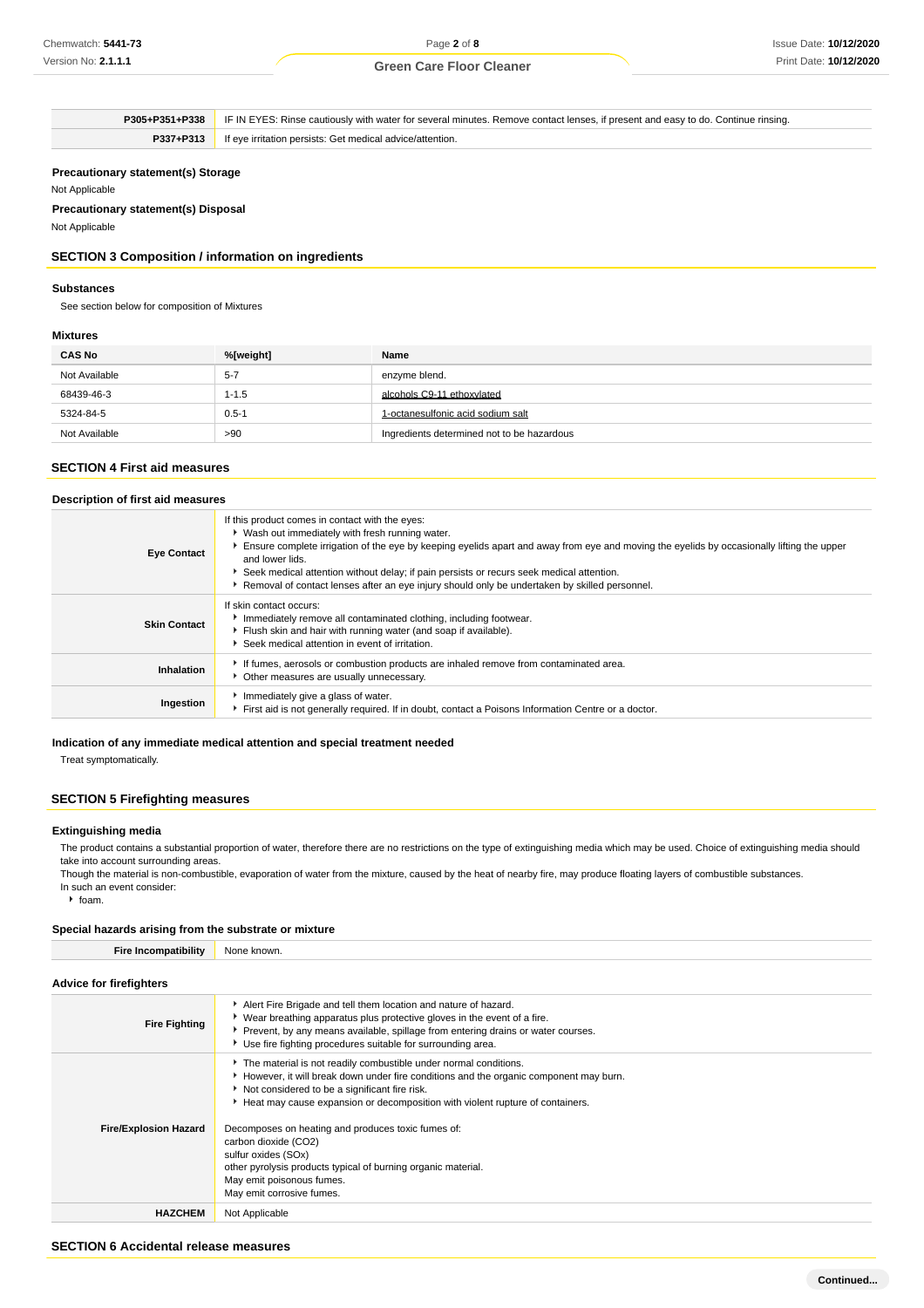**Personal precautions, protective equipment and emergency procedures**

See section 8

### **Environmental precautions**

See section 12

## **Methods and material for containment and cleaning up**

| <b>Minor Spills</b> | Clean up all spills immediately.<br>Avoid breathing vapours and contact with skin and eyes.<br>Control personal contact with the substance, by using protective equipment.<br>Contain and absorb spill with sand, earth, inert material or vermiculite. |
|---------------------|---------------------------------------------------------------------------------------------------------------------------------------------------------------------------------------------------------------------------------------------------------|
| <b>Major Spills</b> | Moderate hazard.<br>Clear area of personnel and move upwind.<br>Alert Fire Brigade and tell them location and nature of hazard.<br>Wear breathing apparatus plus protective gloves.                                                                     |

Personal Protective Equipment advice is contained in Section 8 of the SDS.

## **SECTION 7 Handling and storage**

| Precautions for safe handling |                                                                                                                                                                                                                                                                                 |
|-------------------------------|---------------------------------------------------------------------------------------------------------------------------------------------------------------------------------------------------------------------------------------------------------------------------------|
| Safe handling                 | <b>DO NOT</b> allow clothing wet with material to stay in contact with skin<br>Avoid all personal contact, including inhalation.<br>• Wear protective clothing when risk of exposure occurs.<br>▶ Use in a well-ventilated area.<br>Prevent concentration in hollows and sumps. |
| Other information             | Store in original containers.<br>Keep containers securely sealed.<br>Store in a cool, dry, well-ventilated area.<br>Store away from incompatible materials and foodstuff containers.                                                                                            |

### **Conditions for safe storage, including any incompatibilities**

| Suitable container      | Polyethylene or polypropylene container.<br>Packing as recommended by manufacturer.<br>• Check all containers are clearly labelled and free from leaks. |
|-------------------------|---------------------------------------------------------------------------------------------------------------------------------------------------------|
| Storage incompatibility | None known                                                                                                                                              |
|                         |                                                                                                                                                         |

### **SECTION 8 Exposure controls / personal protection**

## **Control parameters**

### **Occupational Exposure Limits (OEL)**

**INGREDIENT DATA**

Not Available

# **Emergency Limits**

| Ingredient                           | <b>Material name</b> | TEEL-1        | TEEL-2              | TEEL-3        |
|--------------------------------------|----------------------|---------------|---------------------|---------------|
| Green Care Floor Cleaner             | Not Available        | Not Available | Not Available       | Not Available |
|                                      |                      |               |                     |               |
| Ingredient                           | <b>Original IDLH</b> |               | <b>Revised IDLH</b> |               |
| alcohols C9-11 ethoxylated           | Not Available        |               | Not Available       |               |
| 1-octanesulfonic acid sodium<br>salt | Not Available        |               | Not Available       |               |

#### **Occupational Exposure Banding**

| Ingredient                           | <b>Occupational Exposure Band Rating</b>                                                                                                                                                                                                                                                                                                                                 | <b>Occupational Exposure Band Limit</b> |
|--------------------------------------|--------------------------------------------------------------------------------------------------------------------------------------------------------------------------------------------------------------------------------------------------------------------------------------------------------------------------------------------------------------------------|-----------------------------------------|
| alcohols C9-11 ethoxylated           |                                                                                                                                                                                                                                                                                                                                                                          | $\leq 0.1$ ppm                          |
| 1-octanesulfonic acid sodium<br>salt |                                                                                                                                                                                                                                                                                                                                                                          | $\leq$ 0.01 mg/m <sup>3</sup>           |
| Notes:                               | Occupational exposure banding is a process of assigning chemicals into specific categories or bands based on a chemical's potency and the<br>adverse health outcomes associated with exposure. The output of this process is an occupational exposure band (OEB), which corresponds to a<br>range of exposure concentrations that are expected to protect worker health. |                                         |

## **Exposure controls**

|                         | Engineering controls are used to remove a hazard or place a barrier between the worker and the hazard. Well-designed engineering controls can    |
|-------------------------|--------------------------------------------------------------------------------------------------------------------------------------------------|
|                         | be highly effective in protecting workers and will typically be independent of worker interactions to provide this high level of protection.     |
| Appropriate engineering | The basic types of engineering controls are:                                                                                                     |
| controls                | Process controls which involve changing the way a job activity or process is done to reduce the risk.                                            |
|                         | Enclosure and/or isolation of emission source which keeps a selected hazard "physically" away from the worker and ventilation that strategically |
|                         | "adds" and "removes" air in the work environment.                                                                                                |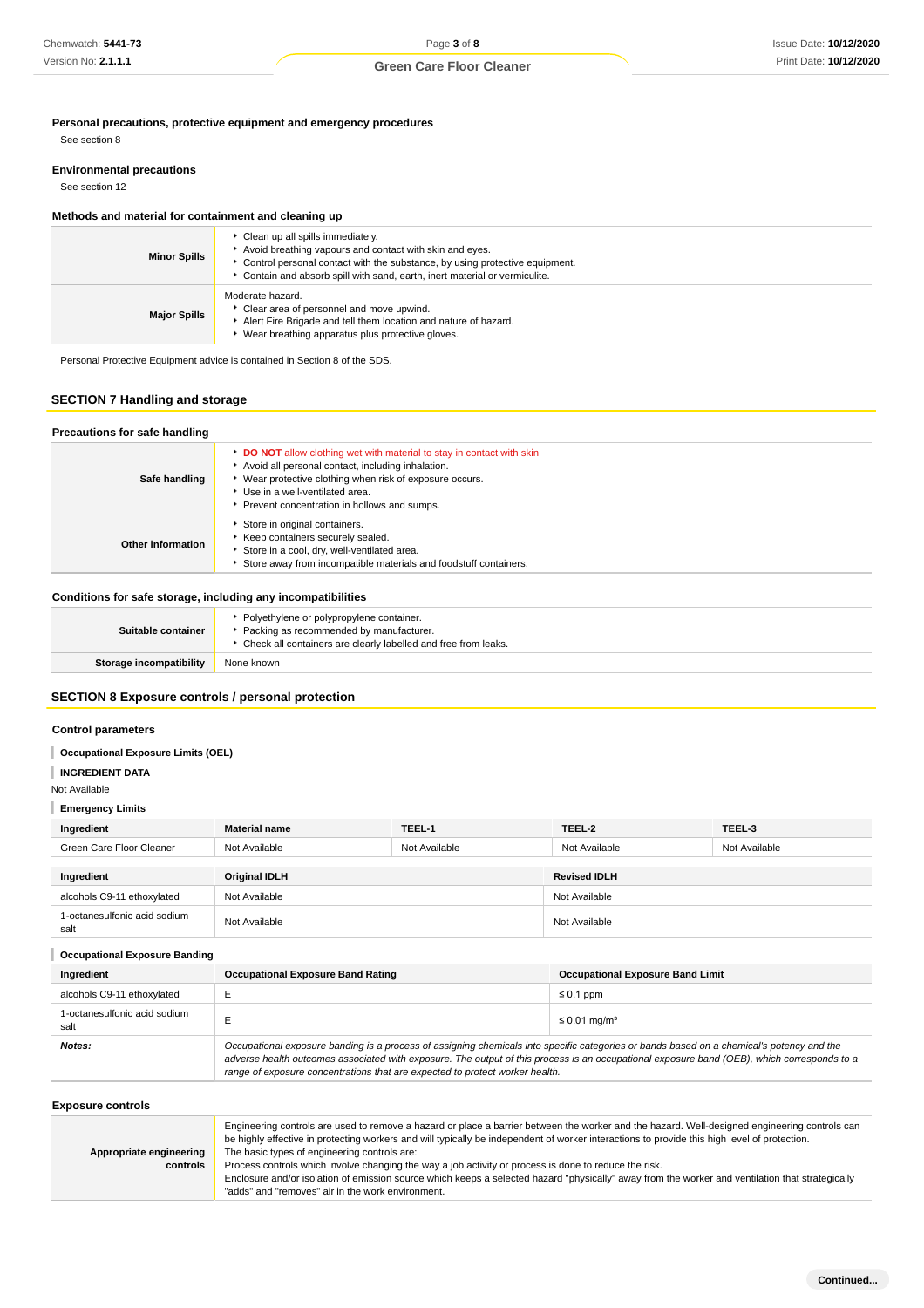| <b>Personal protection</b> |                                                                                                                                                                                                                                                                                                                                                                                                                                                                                                                                                                                                                                                                                                                                                                                                                                                                                                                                                                                                                   |
|----------------------------|-------------------------------------------------------------------------------------------------------------------------------------------------------------------------------------------------------------------------------------------------------------------------------------------------------------------------------------------------------------------------------------------------------------------------------------------------------------------------------------------------------------------------------------------------------------------------------------------------------------------------------------------------------------------------------------------------------------------------------------------------------------------------------------------------------------------------------------------------------------------------------------------------------------------------------------------------------------------------------------------------------------------|
| Eye and face protection    | Safety glasses with side shields.<br>Chemical goggles.<br>Contact lenses may pose a special hazard; soft contact lenses may absorb and concentrate irritants. A written policy document, describing<br>the wearing of lenses or restrictions on use, should be created for each workplace or task.                                                                                                                                                                                                                                                                                                                                                                                                                                                                                                                                                                                                                                                                                                                |
| <b>Skin protection</b>     | See Hand protection below                                                                                                                                                                                                                                                                                                                                                                                                                                                                                                                                                                                                                                                                                                                                                                                                                                                                                                                                                                                         |
| Hands/feet protection      | * Wear chemical protective gloves, e.g. PVC.<br>▶ Wear safety footwear or safety gumboots, e.g. Rubber<br>NOTE:<br>The material may produce skin sensitisation in predisposed individuals. Care must be taken, when removing gloves and other protective<br>equipment, to avoid all possible skin contact.<br>Contaminated leather items, such as shoes, belts and watch-bands should be removed and destroyed.<br>The selection of suitable gloves does not only depend on the material, but also on further marks of quality which vary from manufacturer to<br>manufacturer. Where the chemical is a preparation of several substances, the resistance of the glove material can not be calculated in advance<br>and has therefore to be checked prior to the application.<br>The exact break through time for substances has to be obtained from the manufacturer of the protective gloves and has to be observed when<br>making a final choice.<br>Personal hygiene is a key element of effective hand care. |
| <b>Body protection</b>     | See Other protection below                                                                                                                                                                                                                                                                                                                                                                                                                                                                                                                                                                                                                                                                                                                                                                                                                                                                                                                                                                                        |
| Other protection           | • Overalls.<br>P.V.C apron.<br>Barrier cream.<br>Skin cleansing cream.                                                                                                                                                                                                                                                                                                                                                                                                                                                                                                                                                                                                                                                                                                                                                                                                                                                                                                                                            |

#### **Recommended material(s)**

**GLOVE SELECTION INDEX**

Glove selection is based on a modified presentation of the:

 **"Forsberg Clothing Performance Index".**

 The effect(s) of the following substance(s) are taken into account in the **computergenerated** selection:

Green Care Floor Cleaner

| <b>Material</b> | <b>CPI</b> |
|-----------------|------------|
| <b>BUTYL</b>    | A          |
| <b>NEOPRENE</b> | A          |
| <b>VITON</b>    | A          |
| NATURAL RUBBER  | C          |
| <b>PVA</b>      | C          |

\* CPI - Chemwatch Performance Index

A: Best Selection

B: Satisfactory; may degrade after 4 hours continuous immersion

C: Poor to Dangerous Choice for other than short term immersion

**NOTE**: As a series of factors will influence the actual performance of the glove, a final selection must be based on detailed observation. -

\* Where the glove is to be used on a short term, casual or infrequent basis, factors such as "feel" or convenience (e.g. disposability), may dictate a choice of gloves which might otherwise be unsuitable following long-term or frequent use. A qualified practitioner should be consulted.

#### **Respiratory protection**

Type A-P Filter of sufficient capacity. (AS/NZS 1716 & 1715, EN 143:2000 & 149:2001, ANSI Z88 or national equivalent)

Selection of the Class and Type of respirator will depend upon the level of breathing zone contaminant and the chemical nature of the contaminant. Protection Factors (defined as the ratio of contaminant outside and inside the mask) may also be important.

| Required<br>minimum<br>protection factor | Maximum gas/vapour<br>concentration present in air<br>p.p.m. (by volume) | Half-face<br>Respirator | <b>Full-Face</b><br>Respirator   |
|------------------------------------------|--------------------------------------------------------------------------|-------------------------|----------------------------------|
| up to 10                                 | 1000                                                                     | A-AUS/<br>Class1 P2     |                                  |
| up to 50                                 | 1000                                                                     | ٠                       | A-AUS/<br>Class 1 P <sub>2</sub> |
| up to 50                                 | 5000                                                                     | Airline *               | ۰                                |
| up to $100$                              | 5000                                                                     | ٠                       | $A-2$ P <sub>2</sub>             |
| up to $100$                              | 10000                                                                    | ٠                       | $A-3P2$                          |
| $100+$                                   |                                                                          |                         | Airline**                        |

\* - Continuous Flow \*\* - Continuous-flow or positive pressure demand A(All classes) = Organic vapours, B AUS or B1 = Acid gasses, B2 = Acid gas or hydrogen cyanide(HCN), B3 = Acid gas or hydrogen cyanide(HCN), E = Sulfur dioxide(SO2), G = Agricultural chemicals, K = Ammonia(NH3), Hg = Mercury, NO = Oxides of nitrogen,  $MB =$  Methyl bromide,  $AX =$  Low boiling point organic compounds(below 65 degC)

- Cartridge respirators should never be used for emergency ingress or in areas of unknown vapour concentrations or oxygen content.
- $\blacktriangleright$  The wearer must be warned to leave the contaminated area immediately on detecting any odours through the respirator. The odour may indicate that the mask is not functioning properly, that the vapour concentration is too high, or that the mask is not properly fitted. Because of these limitations, only restricted use of cartridge respirators is considered appropriate.
- Cartridge performance is affected by humidity. Cartridges should be changed after 2 hr of continuous use unless it is determined that the humidity is less than 75%, in which case, cartridges can be used for 4 hr. Used cartridges should be discarded daily, regardless of the length of time used

#### **SECTION 9 Physical and chemical properties**

#### **Information on basic physical and chemical properties**

| Appearance            | Clear, Green, water-thin liquid with characteristic odour; miscible with water. |                                                   |               |  |
|-----------------------|---------------------------------------------------------------------------------|---------------------------------------------------|---------------|--|
|                       |                                                                                 |                                                   |               |  |
| <b>Physical state</b> | Liquid                                                                          | Relative density (Water = 1)                      | $0.95 - 1.05$ |  |
| Odour                 | Not Available                                                                   | <b>Partition coefficient n-octanol</b><br>/ water | Not Available |  |
| Odour threshold       | Not Available                                                                   | Auto-ignition temperature (°C)                    | Not Available |  |
| pH (as supplied)      | $5-7$                                                                           | <b>Decomposition temperature</b>                  | Not Available |  |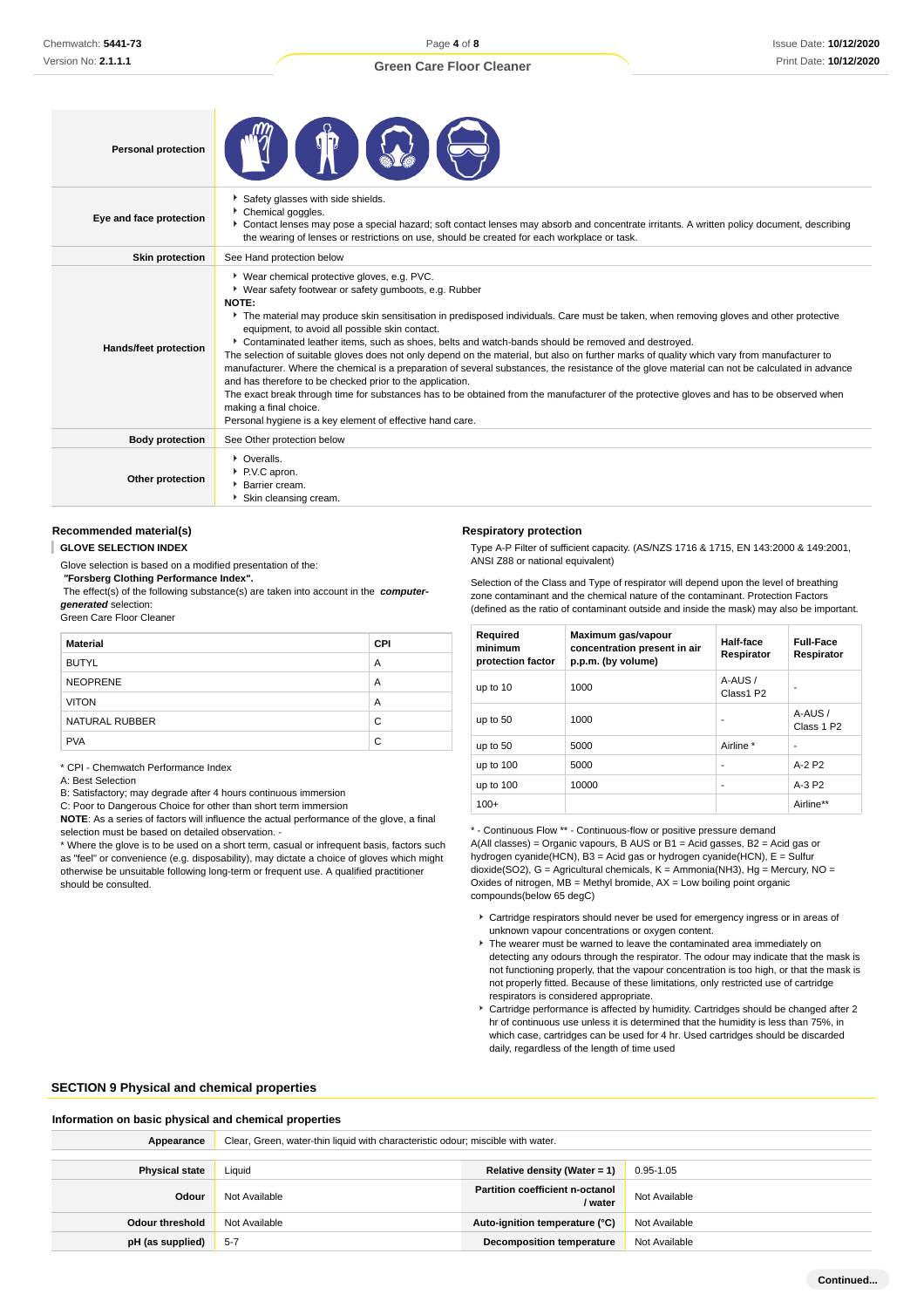| Melting point / freezing point<br>(°C)                   | Not Available  | Viscosity (cSt)                        | Not Available  |
|----------------------------------------------------------|----------------|----------------------------------------|----------------|
| Initial boiling point and boiling<br>range $(^{\circ}C)$ | Not Available  | Molecular weight (g/mol)               | Not Applicable |
| Flash point (°C)                                         | Not Applicable | <b>Taste</b>                           | Not Available  |
| <b>Evaporation rate</b>                                  | Not Available  | <b>Explosive properties</b>            | Not Available  |
| Flammability                                             | Not Applicable | <b>Oxidising properties</b>            | Not Available  |
| Upper Explosive Limit (%)                                | Not Applicable | Surface Tension (dyn/cm or<br>$mN/m$ ) | Not Available  |
| Lower Explosive Limit (%)                                | Not Applicable | <b>Volatile Component (%vol)</b>       | Not Available  |
| Vapour pressure (kPa)                                    | Not Available  | Gas group                              | Not Available  |
| Solubility in water                                      | Miscible       | pH as a solution (1%)                  | Not Available  |
| Vapour density $(Air = 1)$                               | Not Available  | VOC <sub>g</sub> /L                    | Not Available  |

# **SECTION 10 Stability and reactivity**

| Reactivity                                 | See section 7                                                                                                                      |
|--------------------------------------------|------------------------------------------------------------------------------------------------------------------------------------|
| <b>Chemical stability</b>                  | • Unstable in the presence of incompatible materials.<br>Product is considered stable.<br>Hazardous polymerisation will not occur. |
| Possibility of hazardous<br>reactions      | See section 7                                                                                                                      |
| <b>Conditions to avoid</b>                 | See section 7                                                                                                                      |
| Incompatible materials                     | See section 7                                                                                                                      |
| <b>Hazardous decomposition</b><br>products | See section 5                                                                                                                      |

# **SECTION 11 Toxicological information**

# **Information on toxicological effects**

| Inhaled                                                                                                                                                  | occupational setting.<br>Not normally a hazard due to non-volatile nature of product                                                                                       |                                                                                                                                                                                                                                                                                                                                                                                                                                                                                                                                                                                                                                                                                                                                                                                                                                                                                                                                                                                                                                                                                                                                                                                                                                                                                                                                                                                                                                                                                                                                                                                                                                                                                                                                                              |
|----------------------------------------------------------------------------------------------------------------------------------------------------------|----------------------------------------------------------------------------------------------------------------------------------------------------------------------------|--------------------------------------------------------------------------------------------------------------------------------------------------------------------------------------------------------------------------------------------------------------------------------------------------------------------------------------------------------------------------------------------------------------------------------------------------------------------------------------------------------------------------------------------------------------------------------------------------------------------------------------------------------------------------------------------------------------------------------------------------------------------------------------------------------------------------------------------------------------------------------------------------------------------------------------------------------------------------------------------------------------------------------------------------------------------------------------------------------------------------------------------------------------------------------------------------------------------------------------------------------------------------------------------------------------------------------------------------------------------------------------------------------------------------------------------------------------------------------------------------------------------------------------------------------------------------------------------------------------------------------------------------------------------------------------------------------------------------------------------------------------|
| Ingestion                                                                                                                                                | corroborating animal or human evidence.                                                                                                                                    |                                                                                                                                                                                                                                                                                                                                                                                                                                                                                                                                                                                                                                                                                                                                                                                                                                                                                                                                                                                                                                                                                                                                                                                                                                                                                                                                                                                                                                                                                                                                                                                                                                                                                                                                                              |
| <b>Skin Contact</b>                                                                                                                                      | Open cuts, abraded or irritated skin should not be exposed to this material<br>prior to the use of the material and ensure that any external damage is suitably protected. |                                                                                                                                                                                                                                                                                                                                                                                                                                                                                                                                                                                                                                                                                                                                                                                                                                                                                                                                                                                                                                                                                                                                                                                                                                                                                                                                                                                                                                                                                                                                                                                                                                                                                                                                                              |
| Eye                                                                                                                                                      | This material can cause eye irritation and damage in some persons.                                                                                                         |                                                                                                                                                                                                                                                                                                                                                                                                                                                                                                                                                                                                                                                                                                                                                                                                                                                                                                                                                                                                                                                                                                                                                                                                                                                                                                                                                                                                                                                                                                                                                                                                                                                                                                                                                              |
| Chronic                                                                                                                                                  | models); nevertheless exposure by all routes should be minimised as a matter of course.                                                                                    |                                                                                                                                                                                                                                                                                                                                                                                                                                                                                                                                                                                                                                                                                                                                                                                                                                                                                                                                                                                                                                                                                                                                                                                                                                                                                                                                                                                                                                                                                                                                                                                                                                                                                                                                                              |
|                                                                                                                                                          |                                                                                                                                                                            |                                                                                                                                                                                                                                                                                                                                                                                                                                                                                                                                                                                                                                                                                                                                                                                                                                                                                                                                                                                                                                                                                                                                                                                                                                                                                                                                                                                                                                                                                                                                                                                                                                                                                                                                                              |
|                                                                                                                                                          | <b>TOXICITY</b>                                                                                                                                                            | <b>IRRITATION</b>                                                                                                                                                                                                                                                                                                                                                                                                                                                                                                                                                                                                                                                                                                                                                                                                                                                                                                                                                                                                                                                                                                                                                                                                                                                                                                                                                                                                                                                                                                                                                                                                                                                                                                                                            |
|                                                                                                                                                          | Not Available                                                                                                                                                              | Not Available                                                                                                                                                                                                                                                                                                                                                                                                                                                                                                                                                                                                                                                                                                                                                                                                                                                                                                                                                                                                                                                                                                                                                                                                                                                                                                                                                                                                                                                                                                                                                                                                                                                                                                                                                |
|                                                                                                                                                          | <b>TOXICITY</b>                                                                                                                                                            | <b>IRRITATION</b>                                                                                                                                                                                                                                                                                                                                                                                                                                                                                                                                                                                                                                                                                                                                                                                                                                                                                                                                                                                                                                                                                                                                                                                                                                                                                                                                                                                                                                                                                                                                                                                                                                                                                                                                            |
|                                                                                                                                                          | Dermal (rabbit) LD50: >2000 mg/kg <sup>[2]</sup>                                                                                                                           | The material is not thought to produce adverse health effects or irritation of the respiratory tract (as classified by EC Directives using animal<br>models). Nevertheless, good hygiene practice requires that exposure be kept to a minimum and that suitable control measures be used in an<br>The material has NOT been classified by EC Directives or other classification systems as "harmful by ingestion". This is because of the lack of<br>There is some evidence to suggest that this material can cause inflammation of the skin on contact in some persons.<br>Entry into the blood-stream, through, for example, cuts, abrasions or lesions, may produce systemic injury with harmful effects. Examine the skin<br>Long-term exposure to the product is not thought to produce chronic effects adverse to the health (as classified by EC Directives using animal<br>Eye (human): SEVERE<br>Eye: adverse effect observed (irritating)[1]<br>Skin: no adverse effect observed (not irritating)[1]<br>Skin: SEVERE<br><b>IRRITATION</b><br>Eye: adverse effect observed (irreversible damage)[1]<br>Skin: adverse effect observed (corrosive)[1]<br>1. Value obtained from Europe ECHA Registered Substances - Acute toxicity 2.* Value obtained from manufacturer's SDS. Unless otherwise<br>Polyethers (such as ethoxylated surfactants and polyethylene glycols) are highly susceptible to being oxidized in the air. They then form complex<br>Animal testing reveals that whole the pure, non-oxidised surfactant is non-sensitizing, many of the oxidation products are sensitisers. The<br>Humans have regular contact with alcohol ethoxylates through a variety of industrial and consumer products such as soaps, detergents and other |
| <b>Green Care Floor Cleaner</b><br>alcohols C9-11 ethoxylated<br>1-octanesulfonic acid sodium<br>salt<br>Legend:<br>ALCOHOLS C9-11<br><b>ETHOXYLATED</b> | Dermal (rabbit) LD50: >5000 mg/kg <sup>[2]</sup>                                                                                                                           |                                                                                                                                                                                                                                                                                                                                                                                                                                                                                                                                                                                                                                                                                                                                                                                                                                                                                                                                                                                                                                                                                                                                                                                                                                                                                                                                                                                                                                                                                                                                                                                                                                                                                                                                                              |
|                                                                                                                                                          | Oral (rat) LD50: 1378 mg/kg <sup>[2]</sup>                                                                                                                                 |                                                                                                                                                                                                                                                                                                                                                                                                                                                                                                                                                                                                                                                                                                                                                                                                                                                                                                                                                                                                                                                                                                                                                                                                                                                                                                                                                                                                                                                                                                                                                                                                                                                                                                                                                              |
|                                                                                                                                                          | Oral (rat) LD50: 2700 mg/kg[2]                                                                                                                                             |                                                                                                                                                                                                                                                                                                                                                                                                                                                                                                                                                                                                                                                                                                                                                                                                                                                                                                                                                                                                                                                                                                                                                                                                                                                                                                                                                                                                                                                                                                                                                                                                                                                                                                                                                              |
|                                                                                                                                                          | <b>TOXICITY</b>                                                                                                                                                            |                                                                                                                                                                                                                                                                                                                                                                                                                                                                                                                                                                                                                                                                                                                                                                                                                                                                                                                                                                                                                                                                                                                                                                                                                                                                                                                                                                                                                                                                                                                                                                                                                                                                                                                                                              |
|                                                                                                                                                          | Not Available                                                                                                                                                              |                                                                                                                                                                                                                                                                                                                                                                                                                                                                                                                                                                                                                                                                                                                                                                                                                                                                                                                                                                                                                                                                                                                                                                                                                                                                                                                                                                                                                                                                                                                                                                                                                                                                                                                                                              |
|                                                                                                                                                          |                                                                                                                                                                            |                                                                                                                                                                                                                                                                                                                                                                                                                                                                                                                                                                                                                                                                                                                                                                                                                                                                                                                                                                                                                                                                                                                                                                                                                                                                                                                                                                                                                                                                                                                                                                                                                                                                                                                                                              |
|                                                                                                                                                          | specified data extracted from RTECS - Register of Toxic Effect of chemical Substances                                                                                      |                                                                                                                                                                                                                                                                                                                                                                                                                                                                                                                                                                                                                                                                                                                                                                                                                                                                                                                                                                                                                                                                                                                                                                                                                                                                                                                                                                                                                                                                                                                                                                                                                                                                                                                                                              |
|                                                                                                                                                          |                                                                                                                                                                            |                                                                                                                                                                                                                                                                                                                                                                                                                                                                                                                                                                                                                                                                                                                                                                                                                                                                                                                                                                                                                                                                                                                                                                                                                                                                                                                                                                                                                                                                                                                                                                                                                                                                                                                                                              |
|                                                                                                                                                          | Somnolence, ataxia, diarrhoea recorded.<br>mixtures of oxidation products.<br>oxidization products also cause irritation.                                                  | cleaning products. Exposure to these chemicals can occur through swallowing, inhalation, or contact with the skin or eyes. Studies of acute<br>toxicity show that relatively high volumes would have to occur to produce any toxic response. No death due to poisoning with alcohol ethoxylates                                                                                                                                                                                                                                                                                                                                                                                                                                                                                                                                                                                                                                                                                                                                                                                                                                                                                                                                                                                                                                                                                                                                                                                                                                                                                                                                                                                                                                                              |

has ever been reported.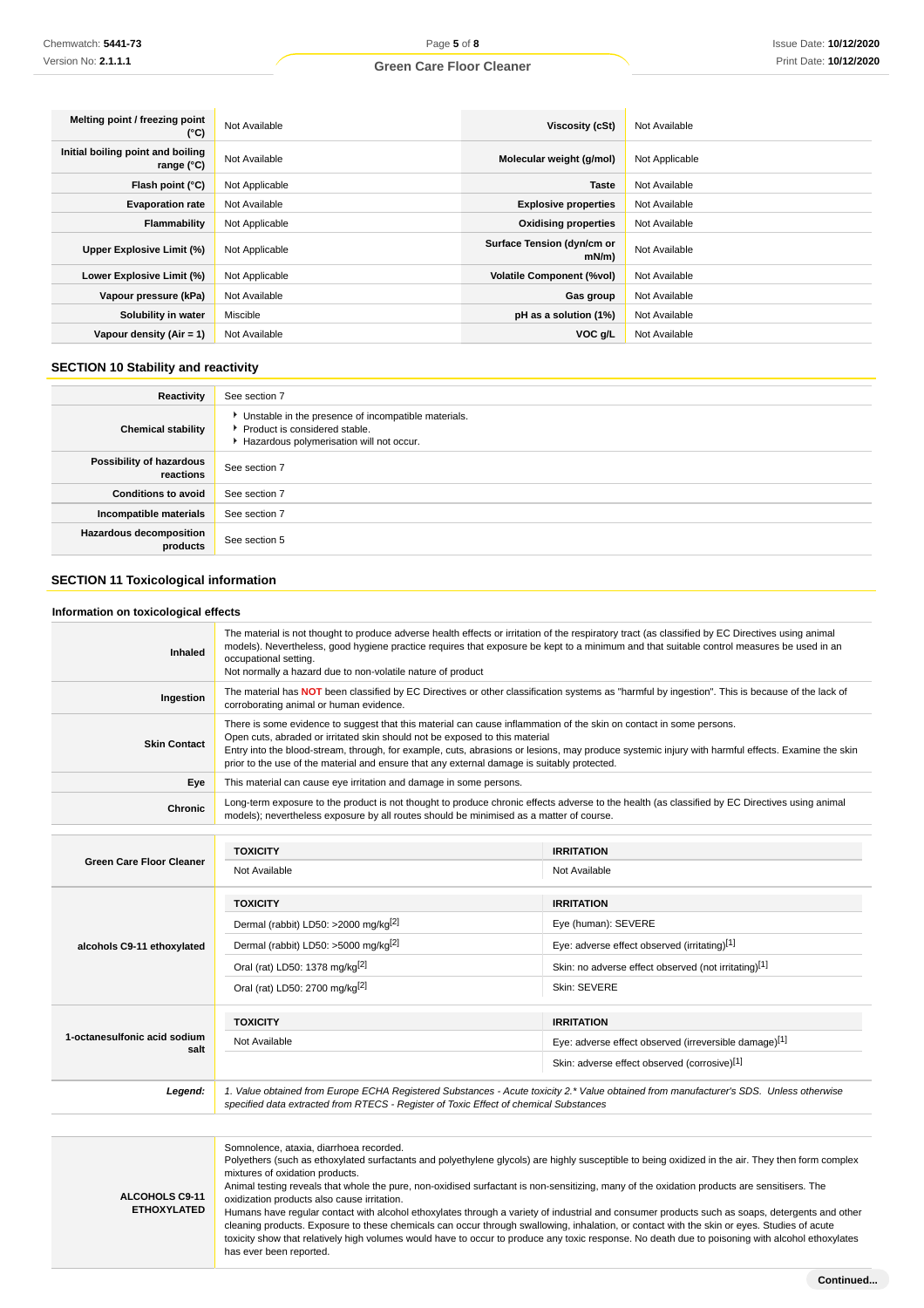Issue Date: **10/12/2020** Print Date: **10/12/2020**

**Continued...**

| Mutagenicity                                       | ×                                                                                                                                                                                                                                                                                                                                                                                                                                                                                                                                                                                                                                                                                                                                                                                                                                                                                                                                                                                                                                                                                                                                                                                                                                                                                                                                                                                                                                                                                                                                                                                                                                                                                                                                                                                                                                                                                                                                                                                                                                                                                                                                                                                                                                                                                                                                                                                                                                                                                                                                                                                                                                                                                                                                                                                                                                                                                                                                              | <b>Aspiration Hazard</b>        | × |
|----------------------------------------------------|------------------------------------------------------------------------------------------------------------------------------------------------------------------------------------------------------------------------------------------------------------------------------------------------------------------------------------------------------------------------------------------------------------------------------------------------------------------------------------------------------------------------------------------------------------------------------------------------------------------------------------------------------------------------------------------------------------------------------------------------------------------------------------------------------------------------------------------------------------------------------------------------------------------------------------------------------------------------------------------------------------------------------------------------------------------------------------------------------------------------------------------------------------------------------------------------------------------------------------------------------------------------------------------------------------------------------------------------------------------------------------------------------------------------------------------------------------------------------------------------------------------------------------------------------------------------------------------------------------------------------------------------------------------------------------------------------------------------------------------------------------------------------------------------------------------------------------------------------------------------------------------------------------------------------------------------------------------------------------------------------------------------------------------------------------------------------------------------------------------------------------------------------------------------------------------------------------------------------------------------------------------------------------------------------------------------------------------------------------------------------------------------------------------------------------------------------------------------------------------------------------------------------------------------------------------------------------------------------------------------------------------------------------------------------------------------------------------------------------------------------------------------------------------------------------------------------------------------------------------------------------------------------------------------------------------------|---------------------------------|---|
| <b>Respiratory or Skin</b><br>sensitisation        | ×                                                                                                                                                                                                                                                                                                                                                                                                                                                                                                                                                                                                                                                                                                                                                                                                                                                                                                                                                                                                                                                                                                                                                                                                                                                                                                                                                                                                                                                                                                                                                                                                                                                                                                                                                                                                                                                                                                                                                                                                                                                                                                                                                                                                                                                                                                                                                                                                                                                                                                                                                                                                                                                                                                                                                                                                                                                                                                                                              | <b>STOT - Repeated Exposure</b> | × |
| <b>Serious Eye Damage/Irritation</b>               | $\checkmark$                                                                                                                                                                                                                                                                                                                                                                                                                                                                                                                                                                                                                                                                                                                                                                                                                                                                                                                                                                                                                                                                                                                                                                                                                                                                                                                                                                                                                                                                                                                                                                                                                                                                                                                                                                                                                                                                                                                                                                                                                                                                                                                                                                                                                                                                                                                                                                                                                                                                                                                                                                                                                                                                                                                                                                                                                                                                                                                                   | <b>STOT - Single Exposure</b>   | × |
| <b>Skin Irritation/Corrosion</b>                   | ×                                                                                                                                                                                                                                                                                                                                                                                                                                                                                                                                                                                                                                                                                                                                                                                                                                                                                                                                                                                                                                                                                                                                                                                                                                                                                                                                                                                                                                                                                                                                                                                                                                                                                                                                                                                                                                                                                                                                                                                                                                                                                                                                                                                                                                                                                                                                                                                                                                                                                                                                                                                                                                                                                                                                                                                                                                                                                                                                              | Reproductivity                  | × |
| <b>Acute Toxicity</b>                              | ×                                                                                                                                                                                                                                                                                                                                                                                                                                                                                                                                                                                                                                                                                                                                                                                                                                                                                                                                                                                                                                                                                                                                                                                                                                                                                                                                                                                                                                                                                                                                                                                                                                                                                                                                                                                                                                                                                                                                                                                                                                                                                                                                                                                                                                                                                                                                                                                                                                                                                                                                                                                                                                                                                                                                                                                                                                                                                                                                              | Carcinogenicity                 | × |
| <b>1-OCTANESULFONIC ACID</b><br><b>SODIUM SALT</b> | cancer. No adverse reproductive or developmental effects were observed.<br>Tri-ethylene glycol ethers undergo enzymatic oxidation to toxic alkoxy acids. They may irritate the skin and the eyes. At high oral doses, they may<br>cause depressed reflexes, flaccid muscle tone, breathing difficulty and coma. Death may result in experimental animal.<br>The material may produce severe irritation to the eye causing pronounced inflammation. Repeated or prolonged exposure to irritants may<br>produce conjunctivitis.<br>The material may cause severe skin irritation after prolonged or repeated exposure and may produce on contact skin redness, swelling, the<br>production of vesicles, scaling and thickening of the skin. Repeated exposures may produce severe ulceration.<br>Asthma-like symptoms may continue for months or even years after exposure to the material ends. This may be due to a non-allergic condition<br>known as reactive airways dysfunction syndrome (RADS) which can occur after exposure to high levels of highly irritating compound. Main<br>criteria for diagnosing RADS include the absence of previous airways disease in a non-atopic individual, with sudden onset of persistent<br>asthma-like symptoms within minutes to hours of a documented exposure to the irritant. Other criteria for diagnosis of RADS include a reversible<br>airflow pattern on lung function tests, moderate to severe bronchial hyperreactivity on methacholine challenge testing, and the lack of minimal<br>lymphocytic inflammation, without eosinophilia.<br>Secondary alkyl sulfonate anionic surfactants (SAS) are readily absorbed after oral administration. They can cause skin irritation and are at risk<br>of causing serious damage to eyes. Sub-chronic exposure revealed no adverse effects. There was no indication of increased risk of cancer after<br>oral ingestion. No significant acute toxicological data identified in literature search.<br>For alkyl sulfates; alkane sulfonates and alpha-olefin sulfonates<br>Most chemicals of this category are not defined substances, but mixtures of homologues with different alkyl side chains. Common physical and/or<br>biological pathways result in structurally similar breakdown products, and are, together with the surfactant properties, responsible for similar<br>environmental behavior and essentially identical hazard profiles with regard to human health.<br>Acute toxicity: These substances are well absorbed after ingestion; penetration through the skin is however, poor. After absorption, these<br>chemicals are distributed mainly to the liver.<br>In animals, signs of poisoning by mouth include lethargy, hair standing up, decreased motor activity and breathing rate, and diarrhea. Poisoning<br>from skin contact caused irritation, tremor, tonic-clonic convulsions, breathing failure, and weight loss. |                                 |   |
|                                                    | Both laboratory and animal testing has shown that there is no evidence for alcohol ethoxylates (AEs) causing genetic damage, mutations or                                                                                                                                                                                                                                                                                                                                                                                                                                                                                                                                                                                                                                                                                                                                                                                                                                                                                                                                                                                                                                                                                                                                                                                                                                                                                                                                                                                                                                                                                                                                                                                                                                                                                                                                                                                                                                                                                                                                                                                                                                                                                                                                                                                                                                                                                                                                                                                                                                                                                                                                                                                                                                                                                                                                                                                                      |                                 |   |

```
 – Data available to make classification
```
## **SECTION 12 Ecological information**

## **Toxicity**

| <b>Green Care Floor Cleaner</b>      | Endpoint         | <b>Test Duration (hr)</b> | <b>Species</b>                | Value                        |              | Source           |
|--------------------------------------|------------------|---------------------------|-------------------------------|------------------------------|--------------|------------------|
|                                      | Not<br>Available | Not Available             | Not Available                 | Not<br>Available             |              | Not<br>Available |
|                                      | Endpoint         | <b>Test Duration (hr)</b> | <b>Species</b>                | Value                        |              | Source           |
| alcohols C9-11 ethoxylated           | <b>LC50</b>      | 96                        | Fish                          |                              | $-6-12$ mg/L | 4                |
|                                      | <b>EC50</b>      | 48                        | Crustacea                     | $-2.217 - 3.523$ mg/L        |              | 4                |
|                                      | <b>EC50</b>      | 96                        | Algae or other aquatic plants | $1.4$ mg/L                   |              | $\overline{2}$   |
|                                      | <b>NOEC</b>      | 240                       | Fish                          | $0.16$ mg/L                  |              | $\overline{c}$   |
|                                      | Endpoint         | <b>Test Duration (hr)</b> | <b>Species</b>                |                              | Value        | <b>Source</b>    |
|                                      | <b>LC50</b>      | 96                        | Fish                          |                              | $>100$ mg/L  | 2                |
| 1-octanesulfonic acid sodium<br>salt | EC50             | 48                        | Crustacea                     | 421mg/L                      |              | $\overline{2}$   |
|                                      | <b>EC50</b>      | 72                        | Algae or other aquatic plants | $>100$ mg/L                  |              | $\overline{2}$   |
|                                      | <b>NOEC</b>      | 1                         |                               | Not Available<br>21.628-mg/L |              | 4                |

V3.12 (QSAR) - Aquatic Toxicity Data (Estimated) 4. US EPA, Ecotox database - Aquatic Toxicity Data 5. ECETOC Aquatic Hazard Assessment Data 6. NITE (Japan) - Bioconcentration Data 7. METI (Japan) - Bioconcentration Data 8. Vendor Data

### **DO NOT** discharge into sewer or waterways.

## **Persistence and degradability**

| Ingredient                           | Persistence: Water/Soil | <b>Persistence: Air</b> |
|--------------------------------------|-------------------------|-------------------------|
| 1-octanesulfonic acid sodium<br>salt | <b>HIGH</b>             | <b>HIGH</b>             |

## **Bioaccumulative potential**

| Ingredient                                     | <b>Bioaccumulation</b>  |
|------------------------------------------------|-------------------------|
| 1-octanesulfonic acid sodium<br>salt<br>$   -$ | LOW (LogKOW = $1.056$ ) |

# **Mobility in soil**

| Ingredient                   | <b>Mobility</b>       |
|------------------------------|-----------------------|
| 1-octanesulfonic acid sodium | LOW ( $KOC = 38.04$ ) |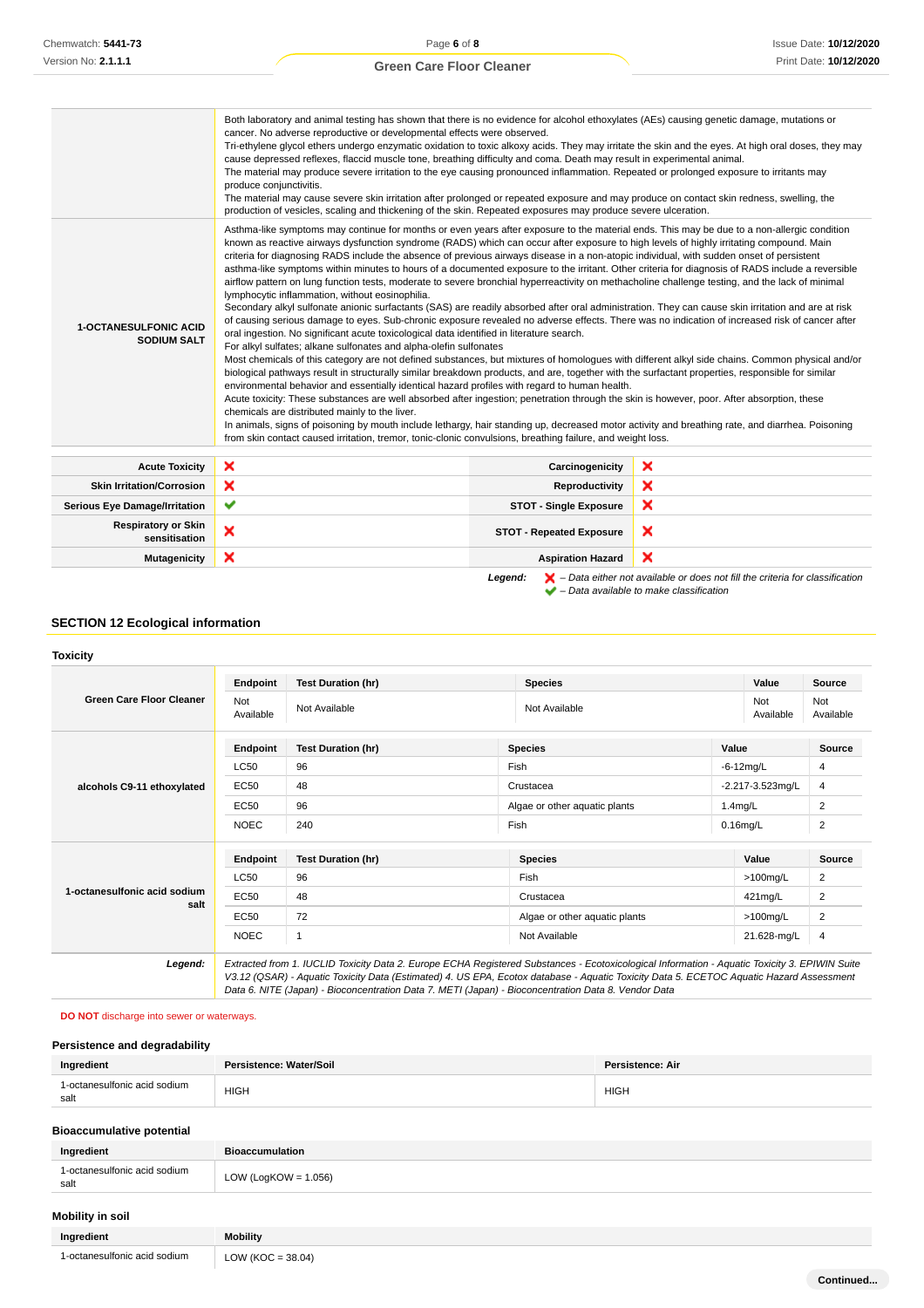| Ingredient | <b>Mobility</b> |
|------------|-----------------|
| salt       |                 |

### **SECTION 13 Disposal considerations**

| Waste treatment methods      |                                                                                                                                                                                                                                                                                                                                                                                                                                                                                                                                                                                                                                                                                                                                                                                                                                                                                                                                                                                                                                                                                                                                                                                                                                                                                                                                                        |
|------------------------------|--------------------------------------------------------------------------------------------------------------------------------------------------------------------------------------------------------------------------------------------------------------------------------------------------------------------------------------------------------------------------------------------------------------------------------------------------------------------------------------------------------------------------------------------------------------------------------------------------------------------------------------------------------------------------------------------------------------------------------------------------------------------------------------------------------------------------------------------------------------------------------------------------------------------------------------------------------------------------------------------------------------------------------------------------------------------------------------------------------------------------------------------------------------------------------------------------------------------------------------------------------------------------------------------------------------------------------------------------------|
| Product / Packaging disposal | Legislation addressing waste disposal requirements may differ by country, state and/ or territory. Each user must refer to laws operating in their<br>area. In some areas, certain wastes must be tracked.<br>A Hierarchy of Controls seems to be common - the user should investigate:<br>Reduction<br>$\cdot$ Reuse<br>$\blacktriangleright$ Recycling<br>Disposal (if all else fails)<br>This material may be recycled if unused, or if it has not been contaminated so as to make it unsuitable for its intended use.<br><b>DO NOT</b> allow wash water from cleaning or process equipment to enter drains.<br>It may be necessary to collect all wash water for treatment before disposal.<br>In all cases disposal to sewer may be subject to local laws and regulations and these should be considered first.<br>• Where in doubt contact the responsible authority.<br>Recycle wherever possible.<br>Consult manufacturer for recycling options or consult local or regional waste management authority for disposal if no suitable treatment or<br>disposal facility can be identified.<br>Dispose of by: burial in a land-fill specifically licensed to accept chemical and / or pharmaceutical wastes or incineration in a licensed<br>apparatus (after admixture with suitable combustible material).<br>• Decontaminate empty containers. |

### **SECTION 14 Transport information**

| Labels Required         |           |
|-------------------------|-----------|
| <b>Marine Pollutant</b> | <b>NO</b> |
|                         | Not.      |

### **Land transport (ADG): NOT REGULATED FOR TRANSPORT OF DANGEROUS GOODS**

## **Air transport (ICAO-IATA / DGR): NOT REGULATED FOR TRANSPORT OF DANGEROUS GOODS**

## **Sea transport (IMDG-Code / GGVSee): NOT REGULATED FOR TRANSPORT OF DANGEROUS GOODS**

**Transport in bulk according to Annex II of MARPOL and the IBC code**

Not Applicable

### **SECTION 15 Regulatory information**

## **Safety, health and environmental regulations / legislation specific for the substance or mixture**

**alcohols C9-11 ethoxylated is found on the following regulatory lists**

Australian Inventory of Industrial Chemicals (AIIC)

## **1-octanesulfonic acid sodium salt is found on the following regulatory lists**

Australian Inventory of Industrial Chemicals (AIIC)

### **National Inventory Status**

| <b>National Inventory</b>                          | <b>Status</b>                                                                                                                                                                                            |
|----------------------------------------------------|----------------------------------------------------------------------------------------------------------------------------------------------------------------------------------------------------------|
| Australia - AIIC / Australia<br>Non-Industrial Use | Yes                                                                                                                                                                                                      |
| Canada - DSL                                       | Yes                                                                                                                                                                                                      |
| Canada - NDSL                                      | No (alcohols C9-11 ethoxylated; 1-octanesulfonic acid sodium salt)                                                                                                                                       |
| China - IECSC                                      | Yes                                                                                                                                                                                                      |
| Europe - EINEC / ELINCS / NLP                      | No (alcohols C9-11 ethoxylated)                                                                                                                                                                          |
| Japan - ENCS                                       | No (alcohols C9-11 ethoxylated)                                                                                                                                                                          |
| Korea - KECI                                       | Yes                                                                                                                                                                                                      |
| New Zealand - NZIoC                                | Yes                                                                                                                                                                                                      |
| Philippines - PICCS                                | Yes                                                                                                                                                                                                      |
| USA - TSCA                                         | Yes                                                                                                                                                                                                      |
| Taiwan - TCSI                                      | Yes                                                                                                                                                                                                      |
| Mexico - INSQ                                      | Yes                                                                                                                                                                                                      |
| Vietnam - NCI                                      | Yes                                                                                                                                                                                                      |
| Russia - ARIPS                                     | No (alcohols C9-11 ethoxylated)                                                                                                                                                                          |
| Legend:                                            | Yes = All CAS declared ingredients are on the inventory<br>No = One or more of the CAS listed ingredients are not on the inventory and are not exempt from listing(see specific ingredients in brackets) |